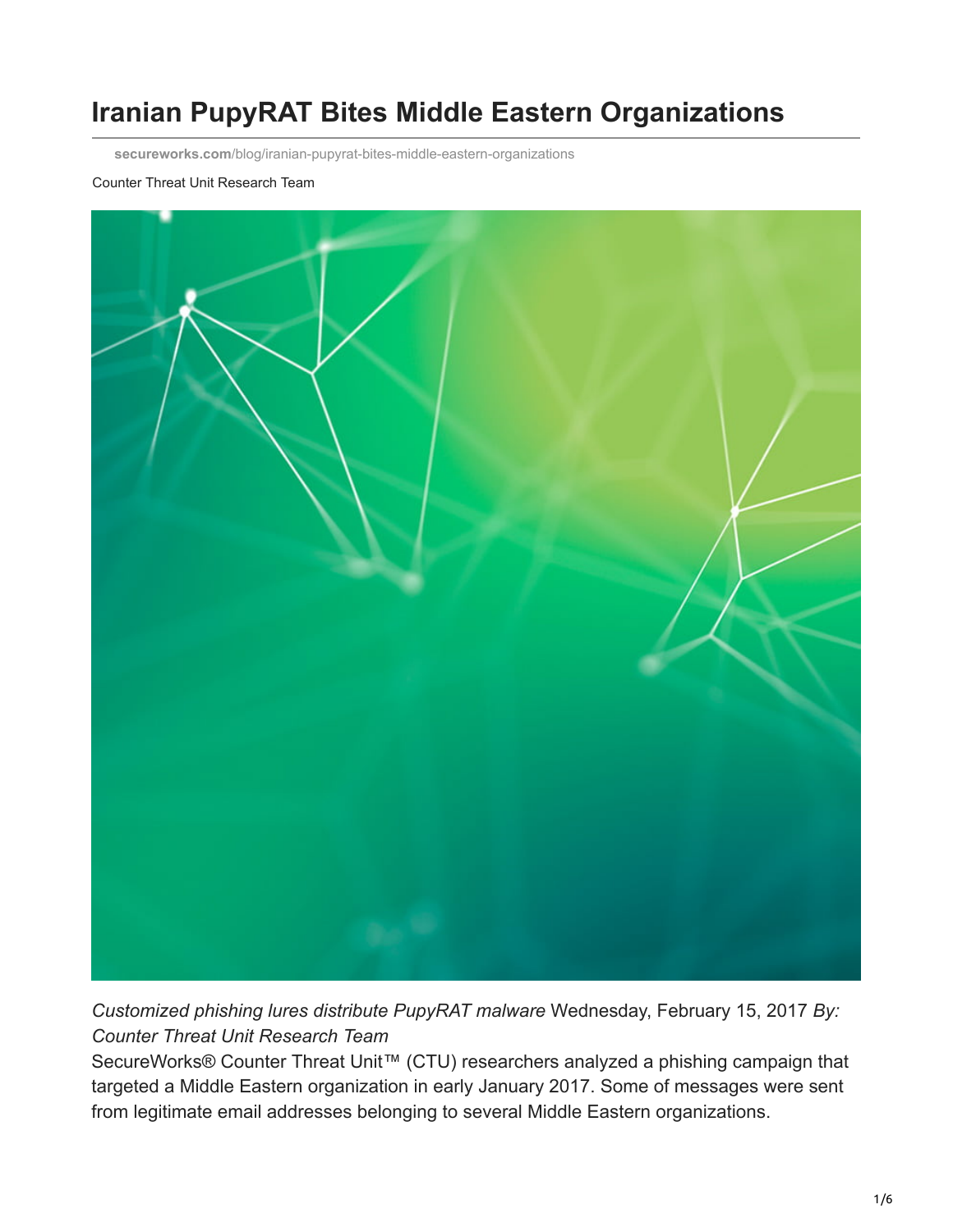### **Campaign details**

The threat actor used shortened URLs in the body of the phishing emails that redirected to several spoofed domains (See Table 1).

| <b>Spoofed</b><br>domain | Legitimate<br>domain | <b>Associated organization</b>                                           |
|--------------------------|----------------------|--------------------------------------------------------------------------|
| ntg-sa.com               | ntg.com.sa           | National Technology Group, a Saudi Arabian<br>telecommunications company |
| itworx . com-<br>ho me   | itworx com           | ITWorx, an Egyptian information technology services firm                 |
| mci.com-ho.<br>me        | mci.gov.sa           | Saudi Ministry of Commerce                                               |
| moh.com-ho.<br>me        | moh.gov.sa           | Saudi Ministry of Health                                                 |
| mol.com-ho.<br>me        | mol.gov.sa           | Saudi Ministry of Labor                                                  |

*Table 1. Spoofed domains hosted on 45 . 32 . 186 . 33. (Source: SecureWorks)*

Recipients who clicked the URL were presented a Microsoft Office document related to the phishing theme (see Figures 1 and 2).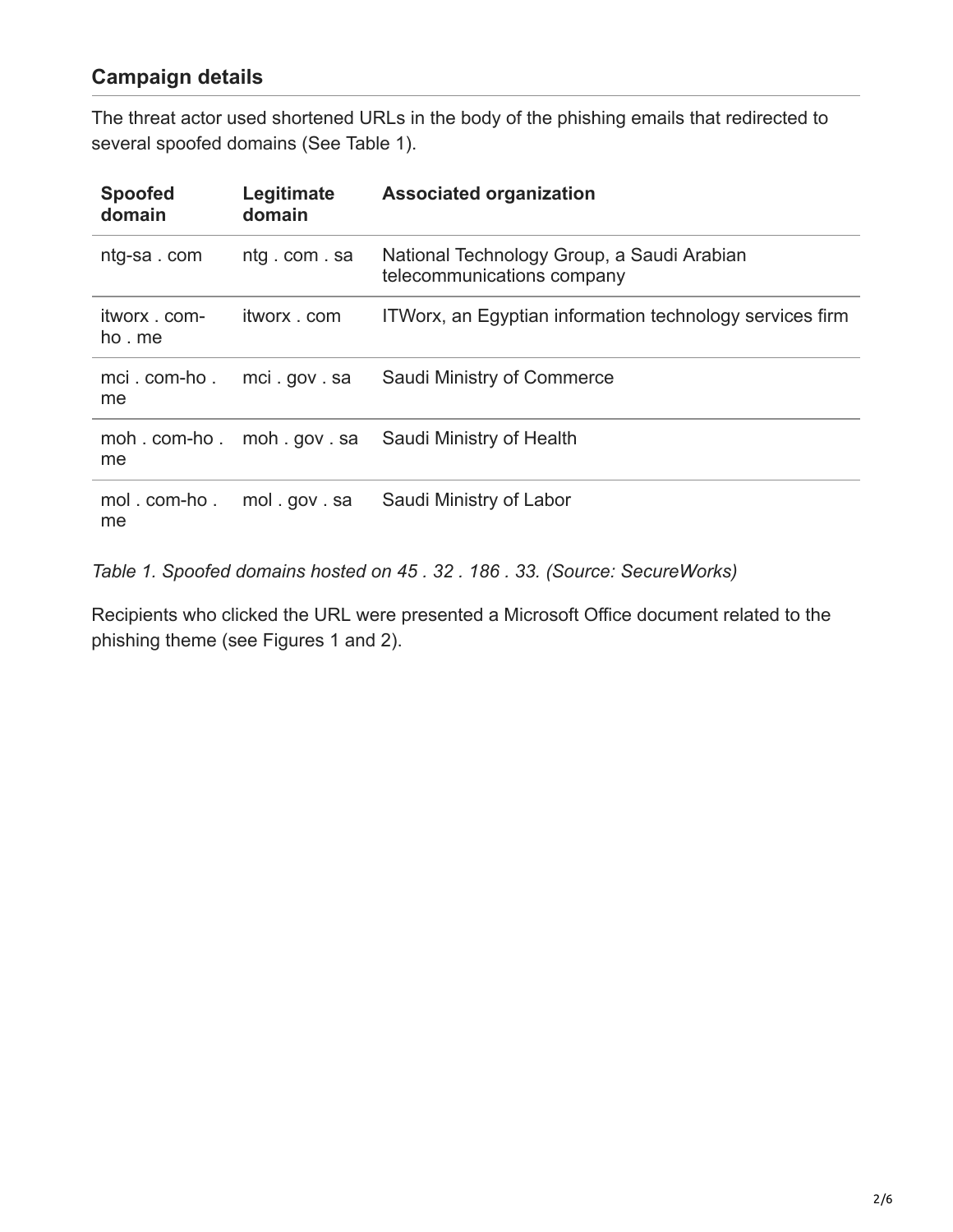

*Figure 1. Job offer lure (MD5: 43fad2d62bc23ffdc6d301571135222c). (Source: SecureWorks)*



*Figure 2. Ministry of Health lure (MD5: 1b5e33e5a244d2d67d7a09c4ccf16e56). (Source: SecureWorks)*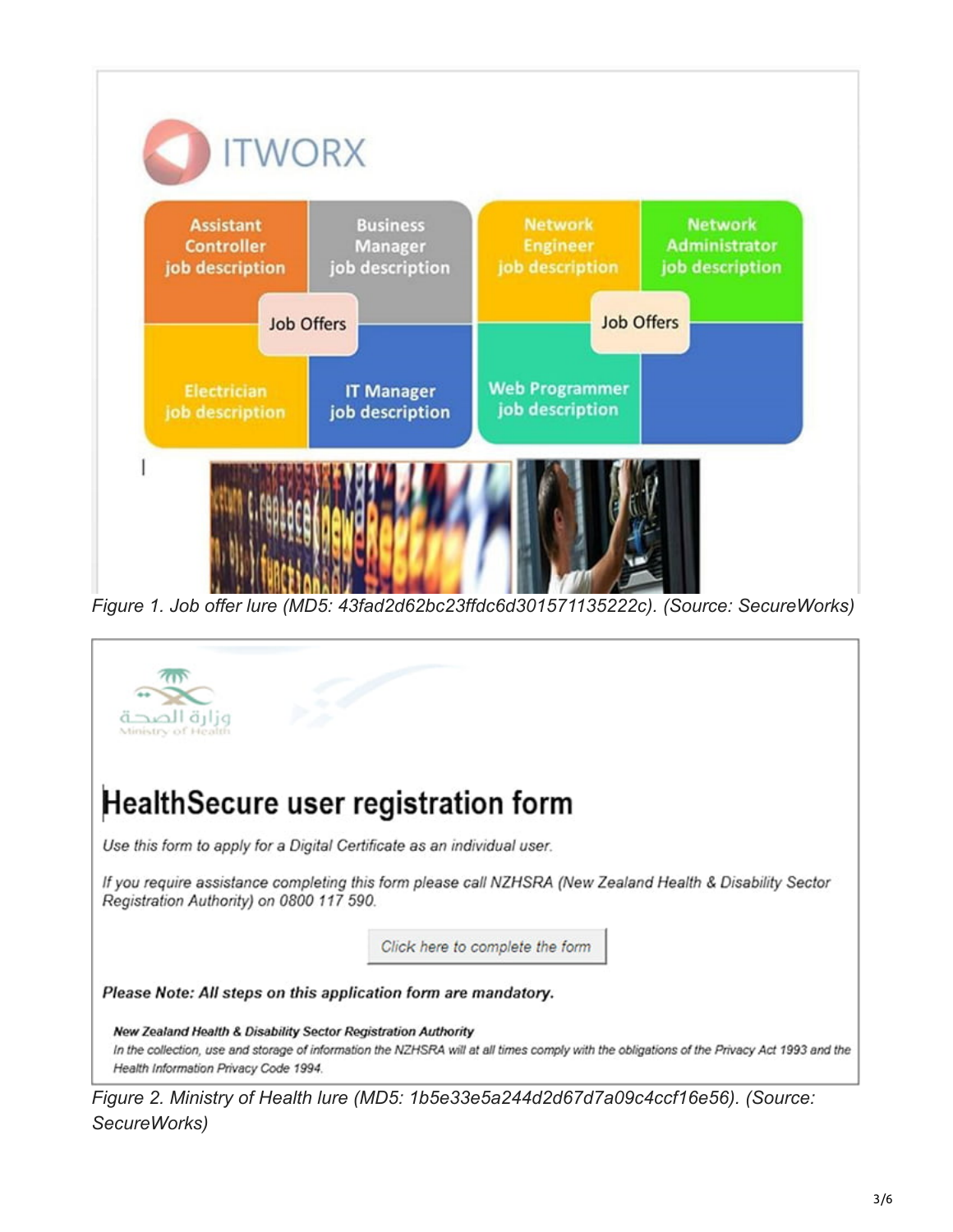The downloaded document attempts to run a macro that then runs a PowerShell command. This command downloads two additional PowerShell scripts that install **[PupyRAT](https://github.com/n1nj4sec/pupy)**, an opensource remote access trojan (RAT). According to the developer, PupyRAT is a "multi-platform (Windows, Linux, OSX, Android), multi-function RAT and post-exploitation tool mainly written in Python." CTU™ analysis confirms that PupyRAT can give the threat actor full access to the victim's system.

# **Conclusion**

CTU analysis suggests this activity is related to Iranian threat actors closely aligned with or acting on behalf of the COBALT GYPSY threat group (formerly labeled [Threat Group-2889\)](https://www.secureworks.com/research/suspected-iran-based-hacker-group-creates-network-of-fake-linkedin-profiles). CTU researchers assess with high [confidence](#page-5-0) that COBALT GYPSY is associated with Iranian government-directed cyber operations, and it has used tactics similar to this campaign:

- targeting Saudi [financial](http://researchcenter.paloaltonetworks.com/2016/05/the-oilrig-campaign-attacks-on-saudi-arabian-organizations-deliver-helminth-backdoor/), oil, and [technology](http://www.clearskysec.com/oilrig/) organizations
- using [job-themed lures](https://www.cylance.com/operation-cleaver-cylance) to infect systems
- registering spoofed domains
- spearphishing new victims using legitimate email addresses

This campaign highlights the need for organizations to educate users about the risks of [spearphishing and shortened links. CTU researchers recommend that organizations disable](https://support.office.com/en-us/article/Enable-or-disable-macros-in-Office-documents-7B4FDD2E-174F-47E2-9611-9EFE4F860B12) macros in Microsoft Office products to prevent attacks that leverage this functionality. [Organizations should also incorporate advanced malware prevention technology and endpoint](https://www.secureworks.com/capabilities/managed-security/endpoint-security/endpoint-threat-detection) threat detection tools as part of their mitigation strategies.

## **Threat indicators**

The indicators in Table 2 are associated with the PupyRAT campaign. The IP addresses and domains may contain malicious content, so consider the risks before opening them in a browser.

| Indicator        | Type           | Context                             |
|------------------|----------------|-------------------------------------|
| ntg-sa.com       | Domain<br>name | Attacker-controlled spoofed website |
| itworx com-ho me | Domain<br>name | Attacker-controlled spoofed website |
| mci.com-ho.me    | Domain<br>name | Attacker-controlled spoofed website |
| moh com-ho me    | Domain<br>name | Attacker-controlled spoofed website |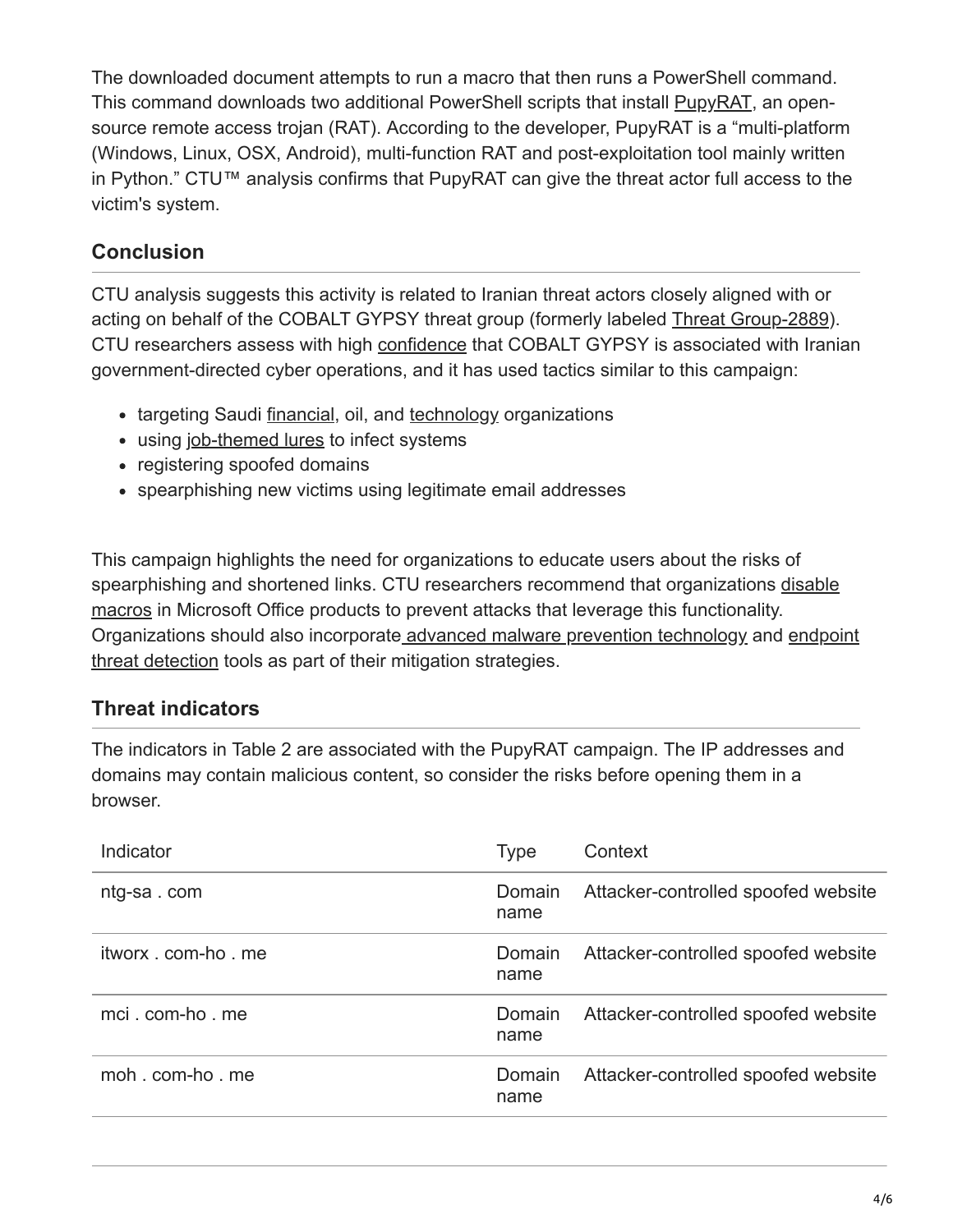| mol. com-ho. me                                                      | Domain<br>name           | Attacker-controlled spoofed website                                                  |
|----------------------------------------------------------------------|--------------------------|--------------------------------------------------------------------------------------|
| 45.32.186.33                                                         | IP<br>address            | Hosting spoofed domains used in<br>PupyRAT phishing campaign                         |
| 139.59.46.154                                                        | IP<br><b>Address</b>     | Hosting PowerShell stages of<br>PupyRAT download                                     |
| 89.107.62.39                                                         | IP<br><b>Address</b>     | PupyRAT command and control<br>server                                                |
| 43fad2d62bc23ffdc6d30157113<br>5222c                                 | MD <sub>5</sub><br>hash  | Job-themed Word document lure<br>(qhtma) delivering PupyRAT                          |
| 735f5d7ef0c5129f0574bec3cf3<br>d6b06b052744a                         | SHA <sub>1</sub><br>hash | Job-themed Word document lure<br>(qhtma) delivering PupyRAT                          |
| e5b643cb6ec30d0d0b458e3f280<br>0609f260a5f15c4ac66faf4ebf384f7976df6 | <b>SHA256</b><br>hash    | Job-themed Word document lure<br>(ghtma) delivering PupyRAT                          |
| 1b5e33e5a244d2d67d7a09c4ccf<br>16e56                                 | MD <sub>5</sub><br>hash  | Ministry of Health lure<br>(Health_insurance_registration.doc)<br>delivering PupyRAT |
| 934c51ff1ea00af2cb3b8465f0a<br>3effcf759d866                         | SHA1<br>hash             | Ministry of Health lure<br>(Health_insurance_registration.doc)<br>delivering PupyRAT |
| 66d24a529308d8ab7b27ddd43a6<br>c2db84107b831257efb664044ec4437f9487b | <b>SHA256</b><br>hash    | Ministry of Health lure<br>(Health_insurance_registration.doc)<br>delivering PupyRAT |
| 03ea9457bf71d51d8109e737158<br><b>be888</b>                          | MD <sub>5</sub><br>hash  | Password-themed lure<br>(Password Policy.xlsm) delivering<br>PupyRAT                 |
| d20168c523058c7a82f6d79ef63<br>ea546c794e57b                         | SHA <sub>1</sub><br>hash | Password-themed lure<br>(Password_Policy.xlsm) delivering<br>PupyRAT                 |
| 6c195ea18c05bbf091f09873ed9<br>cd533ec7c8de7a831b85690e48290b579634b | <b>SHA256</b><br>hash    | Password-themed lure<br>(Password_Policy.xlsm) delivering<br>PupyRAT                 |
| 97cb7dc1395918c2f3018c109ab<br>4ea <sub>5</sub> b                    | MD <sub>5</sub><br>hash  | PupyRAT (pupyx86.dll)                                                                |
| 3215021976b933ff76ce3436e82<br>8286e124e2527                         | SHA1<br>hash             | PupyRAT (pupyx86.dll)                                                                |